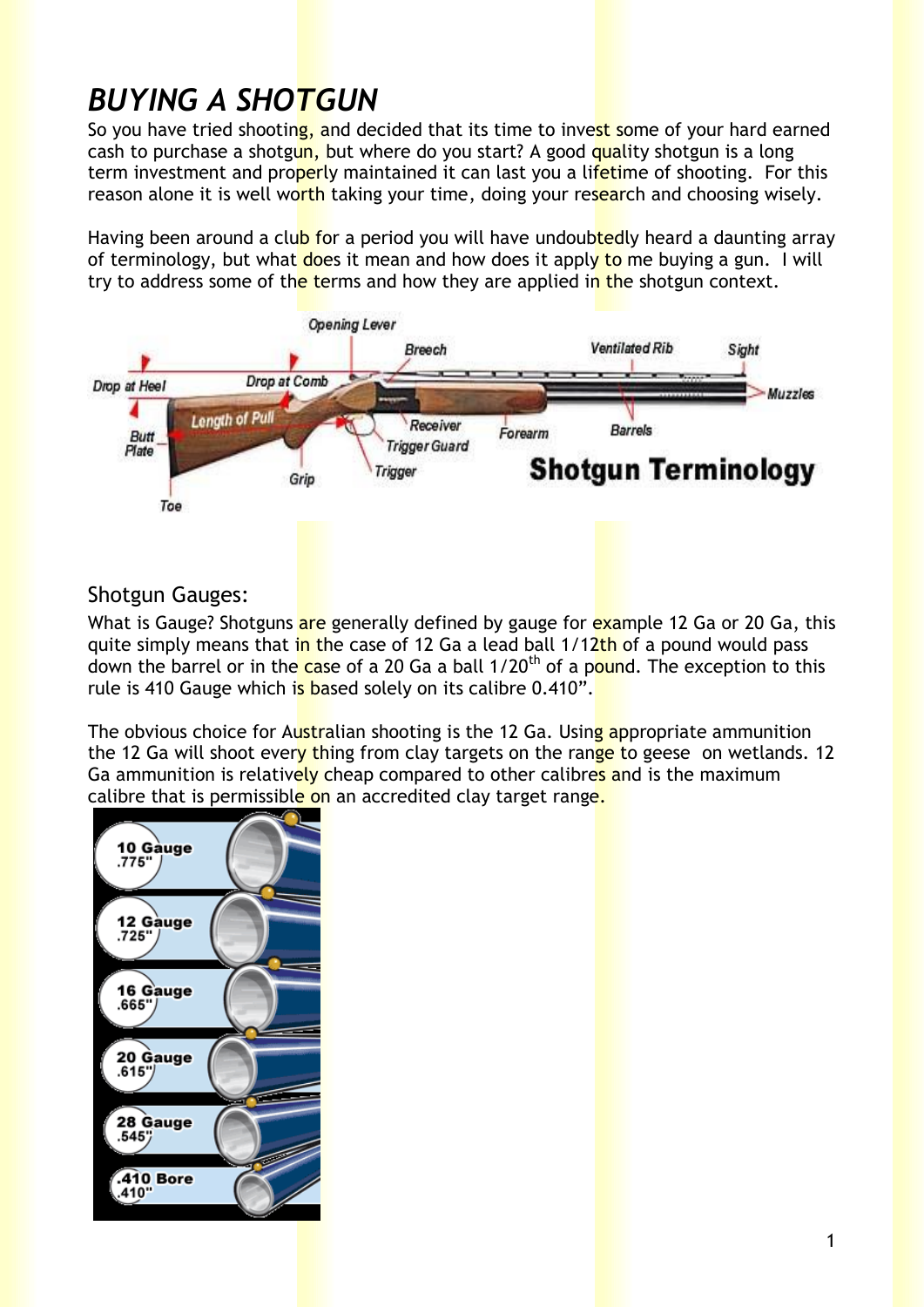## Chokes:

The term "Choke" refers to the constriction of the barrel at the muzzle end. Choke constriction will vary between shooting disciplines. As a rule of thumb the tighter the choke the more dense the pattern and the longer the range.



# Types of Shotguns:

What are the differences between a "Trap" gun, "Skeet" gun and "Field/Sporting" gun? On the range a shooter will see many different shotguns and to the beginner all will look the same, however subtle differences will define the purpose of the particular shot gun.

The trap gun is generally longer and heavier than a skeet or sporting gun. In trap the shooter addresses a rising target; the gun is therefore designed with a slightly higher point of impact. Trap guns will normally have longer barrels 30-32" being the norm. A trap gun will often have fixed chokes designed to shoot a retreating target with a half or modified choke in the bottom barrel and full choke on top barrel.

A skeet gun is designed to shoot point of aim, it requires the shooter to swing through the target. A skeet gun generally has a barrel length between 24 and 28" and is lighter than a trap gun.

In sporting and field shooting the gun is designed to be brought to the shoulder fast and efficiently allowing the eve to quickly align with the barrel. Sporting guns will shoot point of aim, are light and are designed to be easily carried.

## Steel Proof

If you're intending to use your gun for more than just clays its important to ensure the barrels are "steel proofed". Nothing will destroy the barrels of a gun quicker than using steel shot in an un-proofed barrel. Steel proofing is indicated by the use of a "Fleur De Lys" stamp.

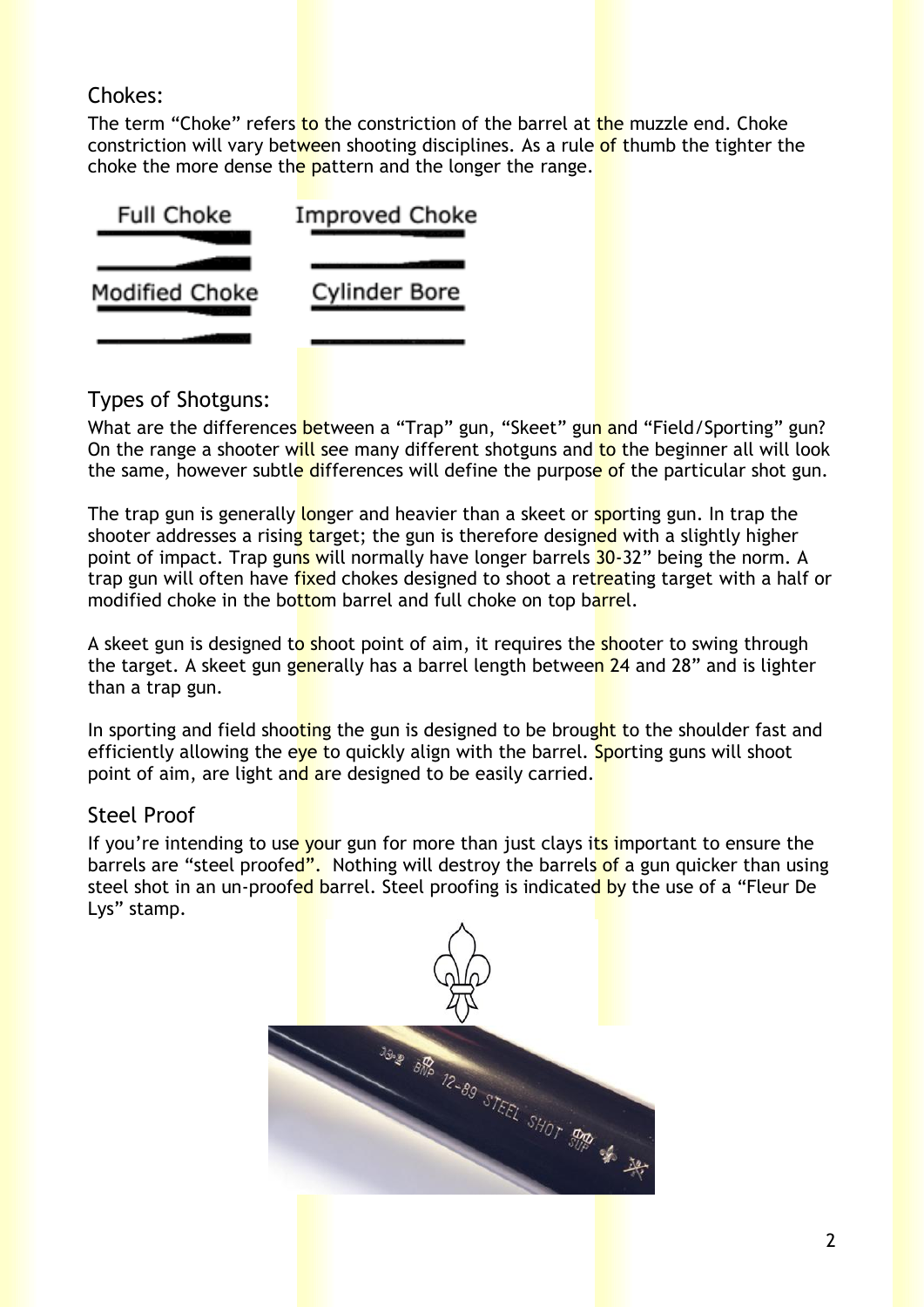## What's Right for You?

The answer to this question lies in the type of shooting you are going to do. If you are planning to shoot on the range with an occasional trip into the wetlands, a trap gun with chokes may be the optimal choice or if shooting in the bush with the odd range day to hone your skills a field or sporting gun my be appropriate. Any gun choice is a compromise between the two. My best tip for this is to grab a cup of coffee and talk to an experienced shooter as to what will best suit your needs.

#### What Matters:

Singularly the most important factor when buying you gun is the "Gun Fit". People come in all shapes and sizes and so do guns. A shotgun built for a tall man is not going to be a good fit for a small lady. Firstly we will talk about length of pull, this is the distance from the centre of the trigger to the butt pad of the gun. This measurement can vary significantly between guns and will also vary with the type of discipline you intend to shoot. A simple rule of thumb here is that with your gun mounted comfortably there should be between  $\frac{4}{1}$  8cm between your nose and the base of your thumb.

Drop at the comb refers to the height difference between the top of the comb on the stock and the line of sight along the barrel. This is again a very individual measurement. When mounting a gun your eye should come into line with the barrel with moderate cheek pressure on the comb, the front bead and centre bead if fitted should form a loose figure of 8 with you eye looking directly along the barrel rib.



Picture represents a good example of correct eye alignment.

## What is an adjustable comb and do I need one?

An adjustably comb is fitted to the stock of the gun to allow easy adjustment of the shooters eye position to correct align the eye both laterally and vertically with the rib of the gun. This level of precise mounting is not required on a field gun but in the target shooting it will aid the shooter in replicating his mount and ensuring consistent hits.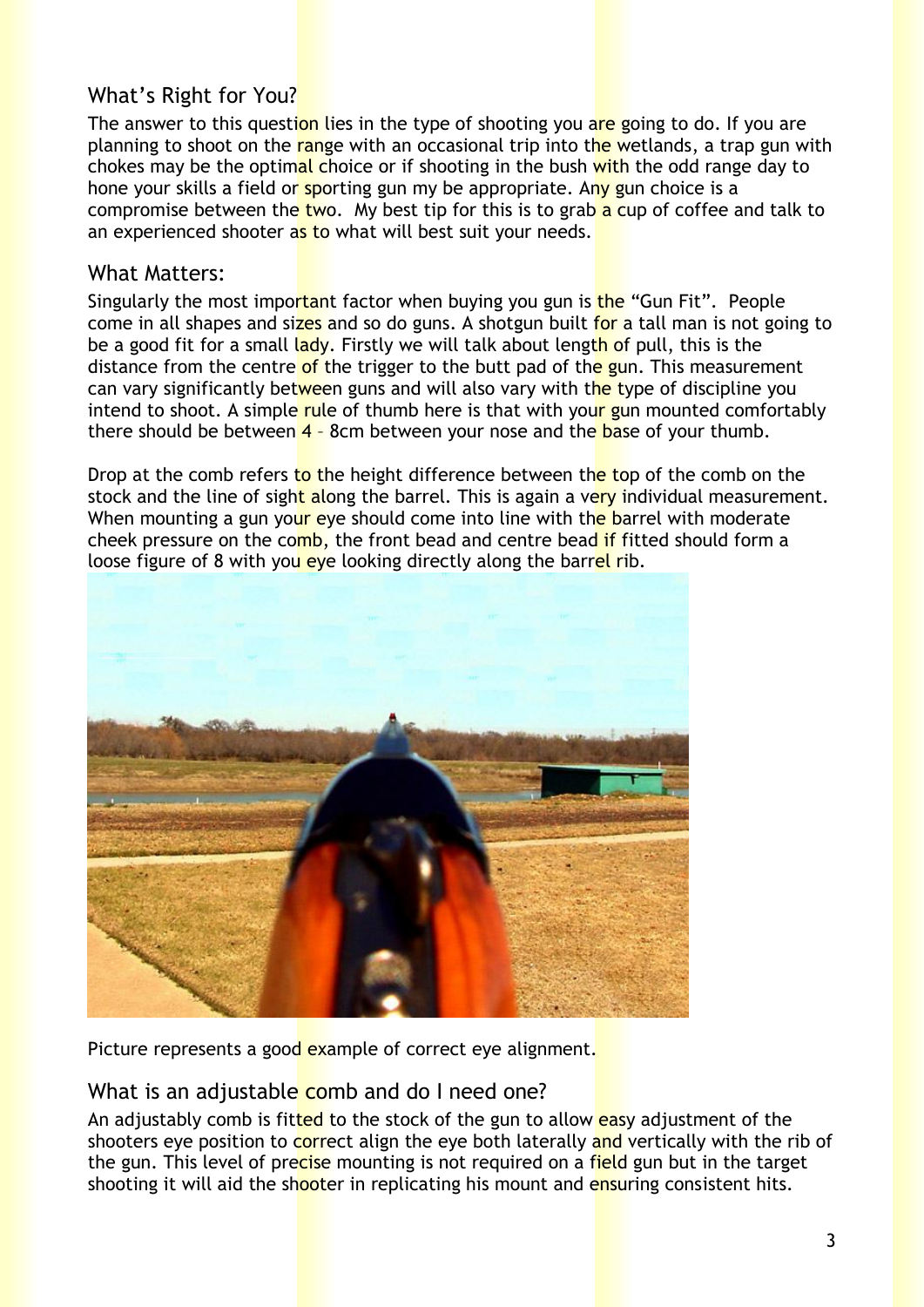#### Cast:

Shotguns are generally manufactured is both right and left hand configuration, a right hand gun is cast off (angle on butt) to suit the right hand shooter and a left hand gun is cast on. Cast of the gun ensures a comfortable and consistent gun mount. Shooting a gun which is incorrectly cast can lead to greater discomfort whilst shooting and frustrations with lost targets.



#### Pitch:

Pitch is the angle of the gun butt in relationship to the line of the barrel. Pitch ensures even distribution of the gun recoil and can affect both the comfort of the shooter and point of impact for the pattern.

#### Balance:

A shotgun should feel good in the hand and swing smoothly both to the left and right. Gun balance affects the swing, speed and control of the gun. A poorly balanced gun will feel awkward to swing and will create a pattern of inconsistency in the shooter. The centre of balance for the gun should be located approximately at the hinge pin of the gun.

## Cost:

Last and by no matters least is "How much will my gun cost?" Shotguns are an item where you do get what you pay for. There is a myriad of over and under shotguns on the market today and prices range from the cheap Turkish made field guns to the very expensive custom made Italian guns. A cheaper gun will lack the refinements of the more expensive gun, refinements which are not always obvious. The poorly constructed gun will recoil much more harshly than a quality firearm and will induce shooter fatigue much sooner which will subsequently reduce your capacity to compete.

Once again the real question here is what type of shooting am I going to do? If you intention is to have a gun which you can "Throw in the ute" to shoot game a lighter cheaper gun may suffice. A look along the gun racks at your club on competition day will be a certain indicator of what's a good choice in gun. Don't be afraid to ask a shooter about his or her gun, most willing offer their experiences, both pros and cons. Many will offer you the opportunity to feel/ mount their gun. Take to the opportunity and always treat the gun with respect. Take note of how it feels, does it come easily to my eye and is the butt pad comfortable?